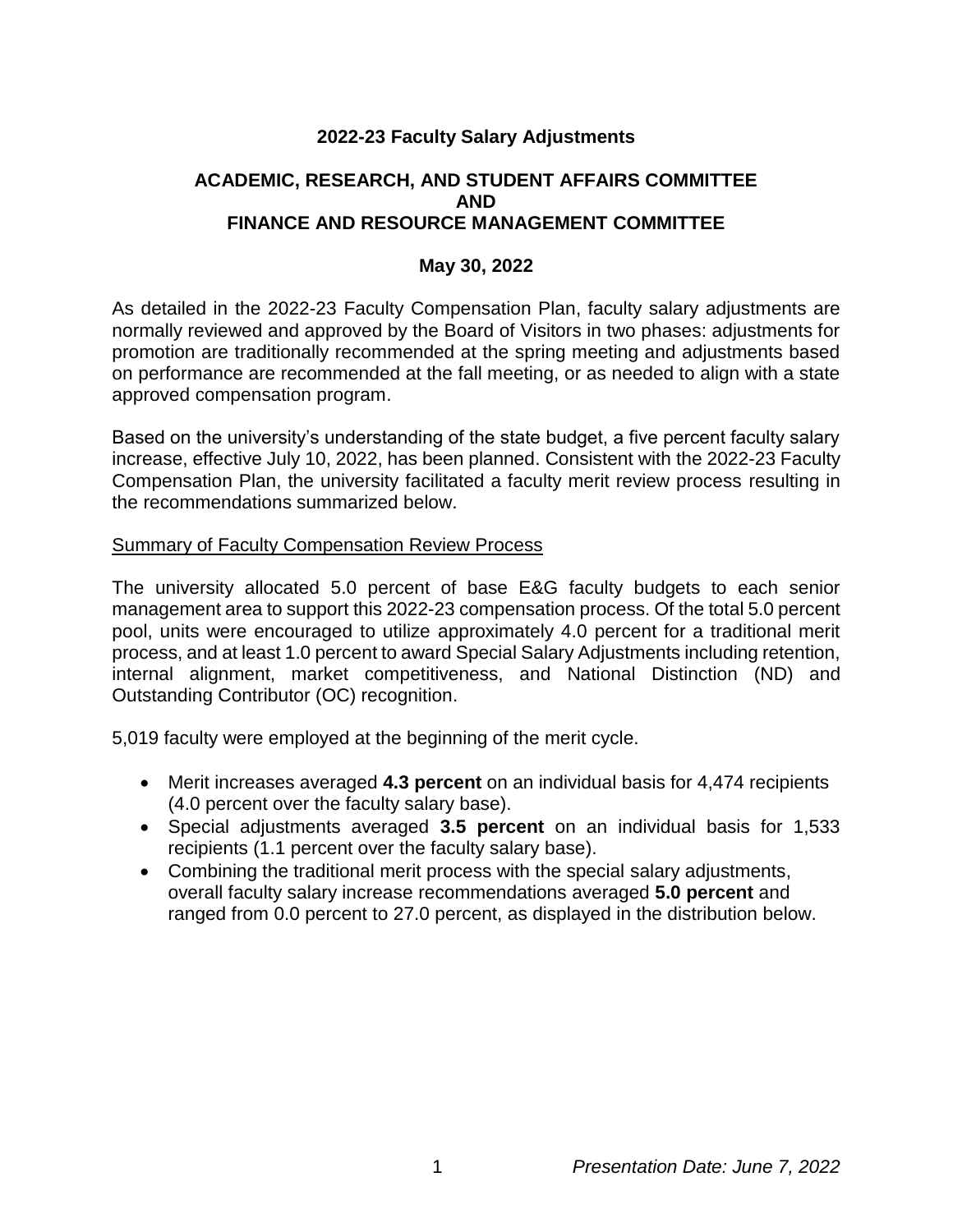

*\*Adjustments of 0% occur for various reasons including ineligibility due to hire date, change of position or separation from the university, recent promotion or retention action, performance, contractual agreement, and other employment-related factors*.

A full listing of the recommended faculty salary adjustments is provided in Attachment A.

## **RECOMMENDATION**:

That the proposed merit salary adjustments for faculty, effective July 10, 2022, be approved as presented in the following report.

June 7, 2022